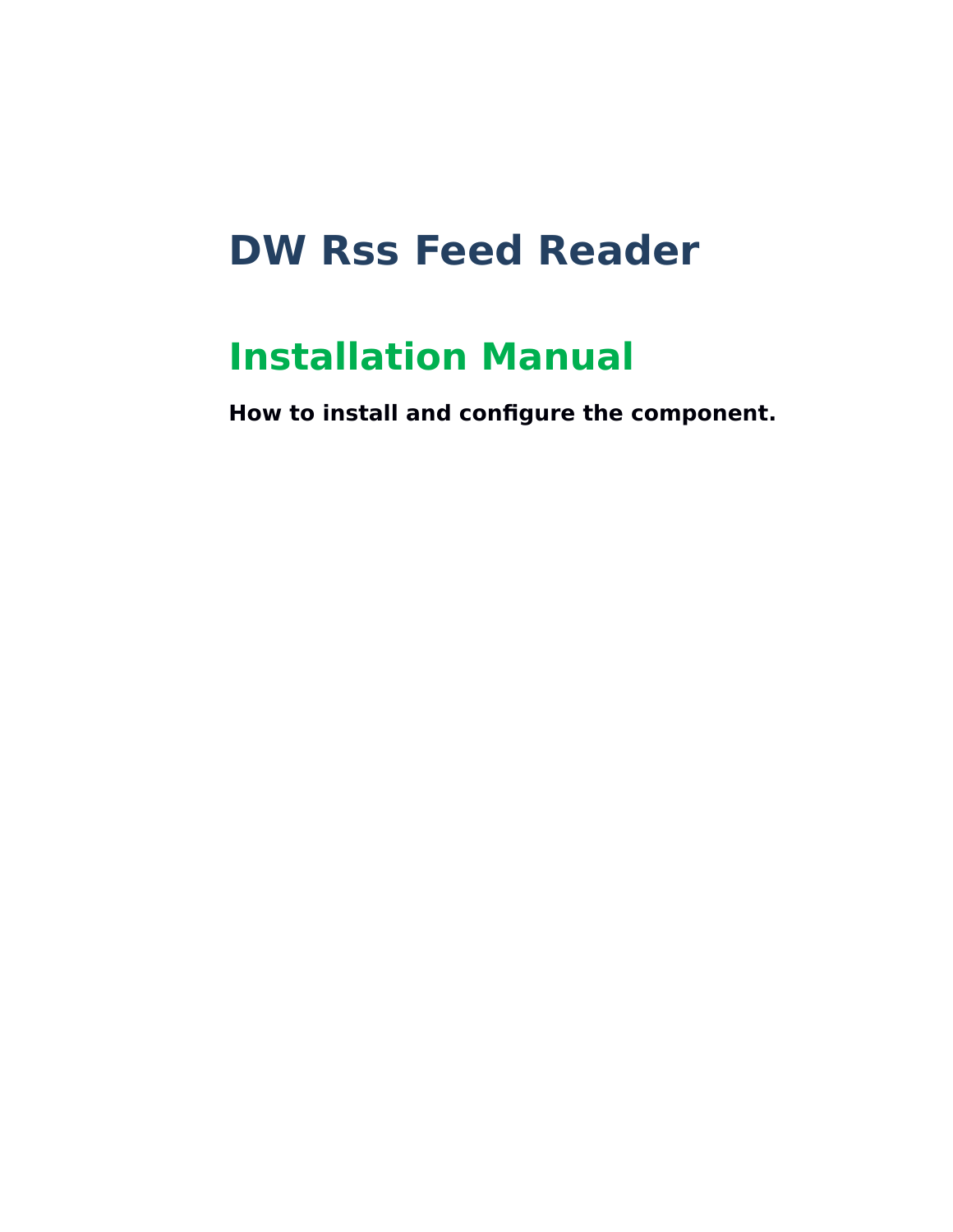#### **1. Download the extension.**

The zip file contains the module files.

Unzip the file and you would see directories like Block,Helper,etc and view and it has the files as seen in the image



#### **2. Install the extension**

Browse to the Magento root directory where Magento 2.x is installed.

Browse to the path **/app/code** inside Magento root directory

Create a directory **Dw** and create another directory **Reader** inside**.** Copy the content of the unzip extension into **app/code/Dw/Reader**.

The directory hierarchy should look like as shown in the image below :